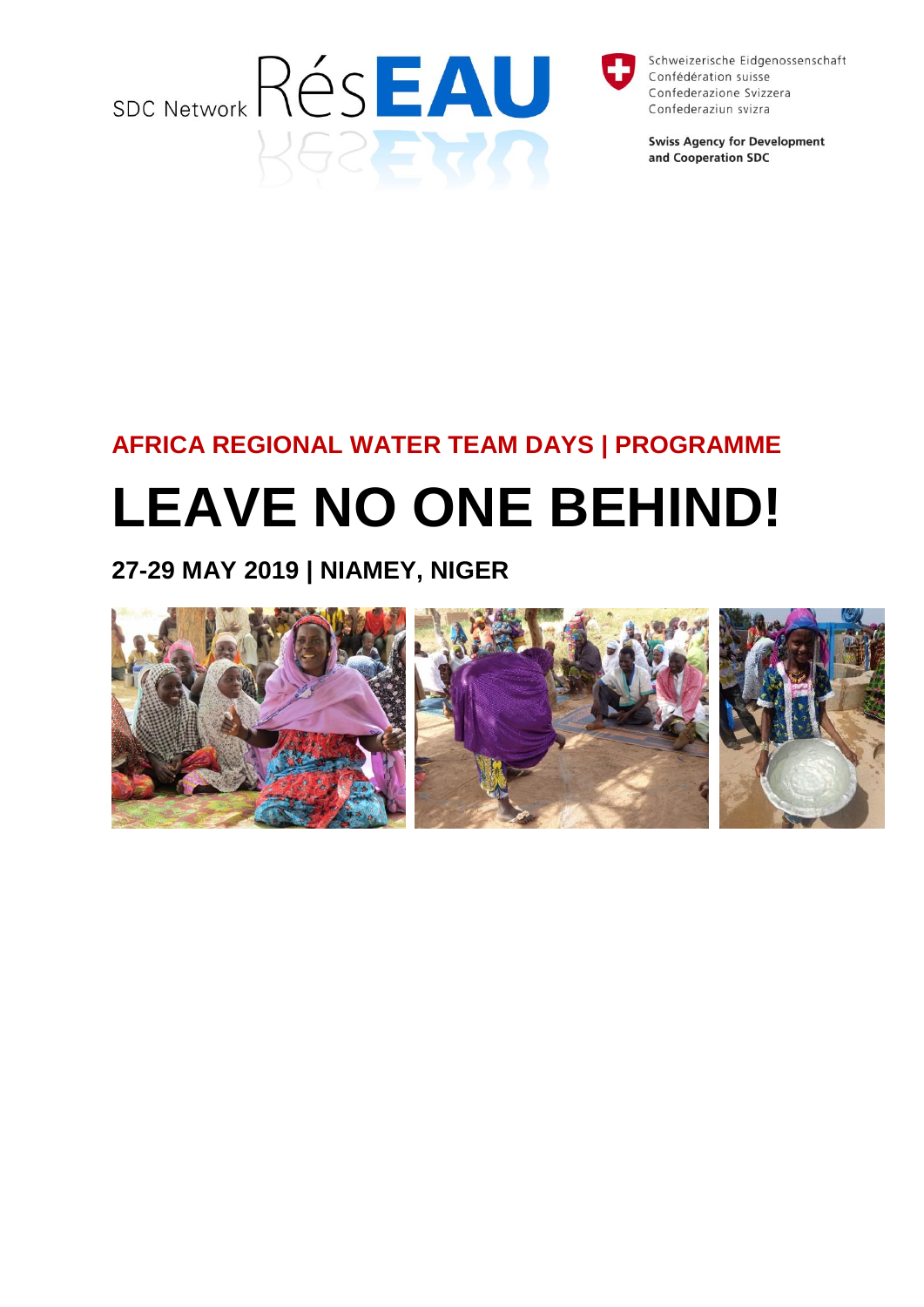# **27 MAY | INSPIRE AND DISOVER**

# **8.15 – 8.45 WELCOME COFFEE AND REGISTRATION**

# **8.45 – 9.30 WELCOME, OBJECTIVES AND PROGRAMME**

This welcome session provides the workshop frame: introduction to the Sub-ResEAU learning journey, workshop objectives and programme. Security briefing. **Opening remarks**: **Hanna Capeder**, ResEAU Focal Point, SDC GPW, **Christian Eggs**, Head Swiss Cooperation Office Niger. **Security briefing**: **Jean-Baptiste Bless**, Security Advisor, Swiss Cooperation Office Niger.

# **9.30 – 10.00 INTRODUCTION ROUND**

This session aims at getting to know each other. The 'Spectrum Lines' method will support first reflections on the topic of

leaving no one behind while introducing each other.

# **10.00 – 11.00 UNDERSTANDING INEQUALITIES**

This plenary session aims at illustrating different dimensions of inequalities, with a focus on who is left behind and why.

**Short inspiring keynote speeches**

**Q&A to all keynote speakers**

# **11.00 – 11.30 TEA BREAK**

# **11.30 – 12.45 LEAVE NO ONE BEHIND – A MARKET PLACE FOR TOOLS**

An interactive session with "market stalls" offering practical tools (e.g. to identify the most vulnerable, identify barriers and factors to empower vulnerable groups).

**Introduction to the methodology and short teasers**

**3 rounds where participants select their tools of interest**

# **12.45– 14.00 LUNCH**

# **14.00-15.45 EMPOWER AND ENACT – A WORLD CAFÉ (I)**

An interactive session with facilitated group/table discussions in which participants feed in their experiences. Selected table topics/questions will enable to deepen our understanding of different dimensions of Leave No One Behind.

**Introduction to the World Café incl. the topics/questions: Enabling environment**, **Affordability, Empowerment, Efficiency**.

**2 rounds of table discussions**

**15.45 – 16.15 TEA BREAK**

# **16.15-17.05 EMPOWER AND ENACT – A WORLD CAFÉ (I)**

#### **Presentation by each group/table Discussion and synthesis**

**17.05 – 17.15 CLOSURE OF THE DAY**

# **WELCOME APÉRO RICHE**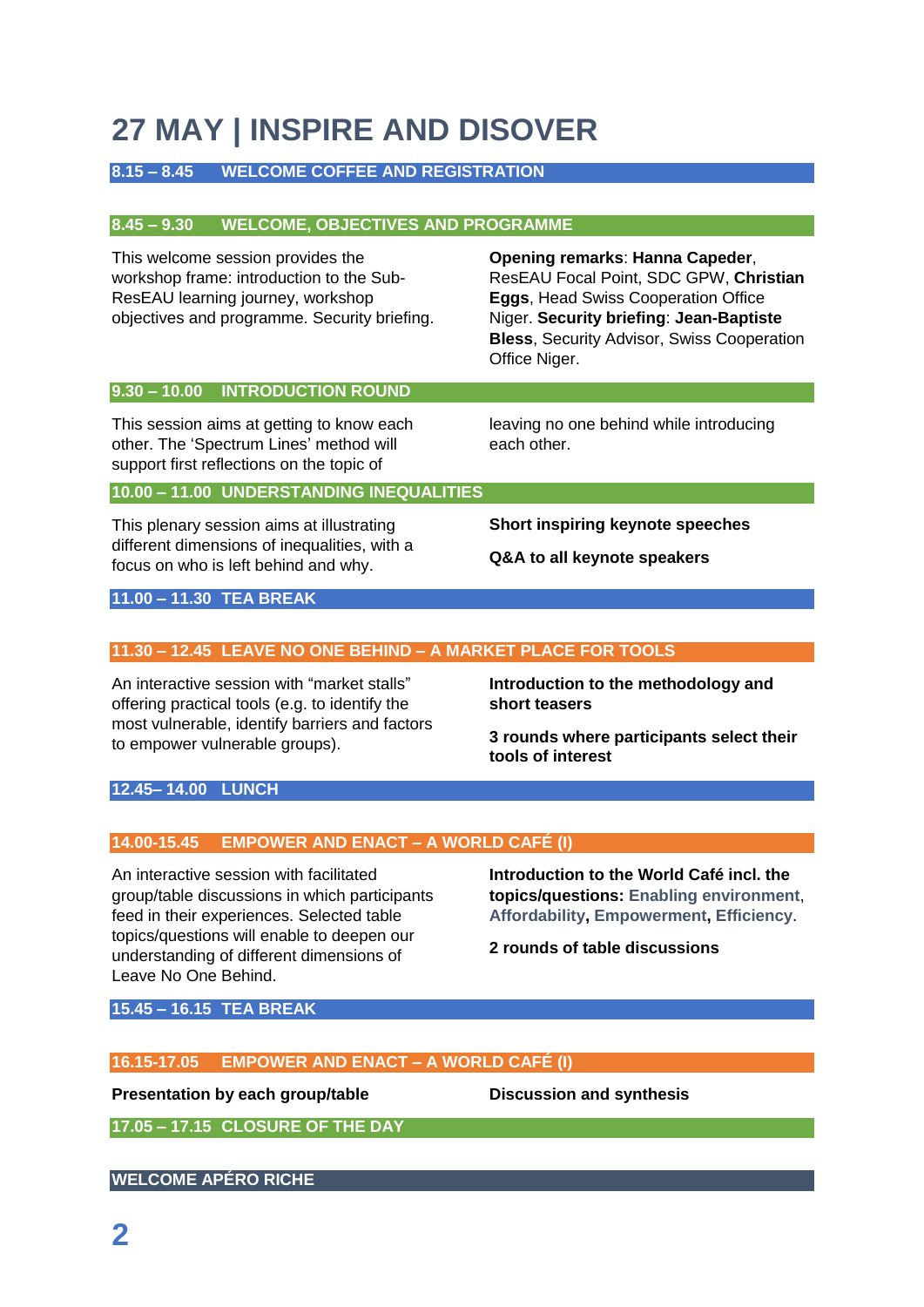# **28 MAY | INSPIRE AND DISOVER**

# **7.45 DEPARTURE FROM HOTEL TERMINUS BY BUS**

#### **8.30 – 9.00 INTRODUCTION TO THE FIELD TRIP**

**Introduction to the project and the field trip** (**Taibou Amadou Maiga**, World Bank, Niger); introduction to key questions to analyse during the field trip.

**Group 1**: How have the vulnerable groups been identified and who are they?

**Group 2**: What are barriers and opportunities for vulnerable groups to

# **9.00 – 12.30 FIELD TRIP**

The World Bank 'Urban Water and Sanitation Project' aims at improving access to sustainable WASH services in selected urban areas in Niger. The project (2011- 2020) comprises three components: urban water supply with a focus on network extension incl. water quality improvement,

participate in planning and decision-making in the context of the project?

**Group 3**: What instruments have been put in place to empower vulnerable groups to participate in planning and decision-making and how successful these efforts have been?

urban sanitation, and institutional building and capacity development. The field trip will take place in Niamey and include a visit of the Koubia faecal sludge treatment plant, a school that benefitted from a connection to the water supply network, and institutional latrines in a neighbourhood of Niamey.

#### **13.30 – 14.30 LUNCH**

#### **14.30 – 16.00 FIELD TRIP ANALYSIS**

**Group work**: synthesis of observations

**Presentation of the 3 groups in the plenary**

**16.00 – 16.15 CLOSURE OF THE DAY**

# **EVENING WATER CINEMA (OPTIONAL)**

**Interested participants share videos about their projects and facilitate discussions.**

**Discussion and synthesis**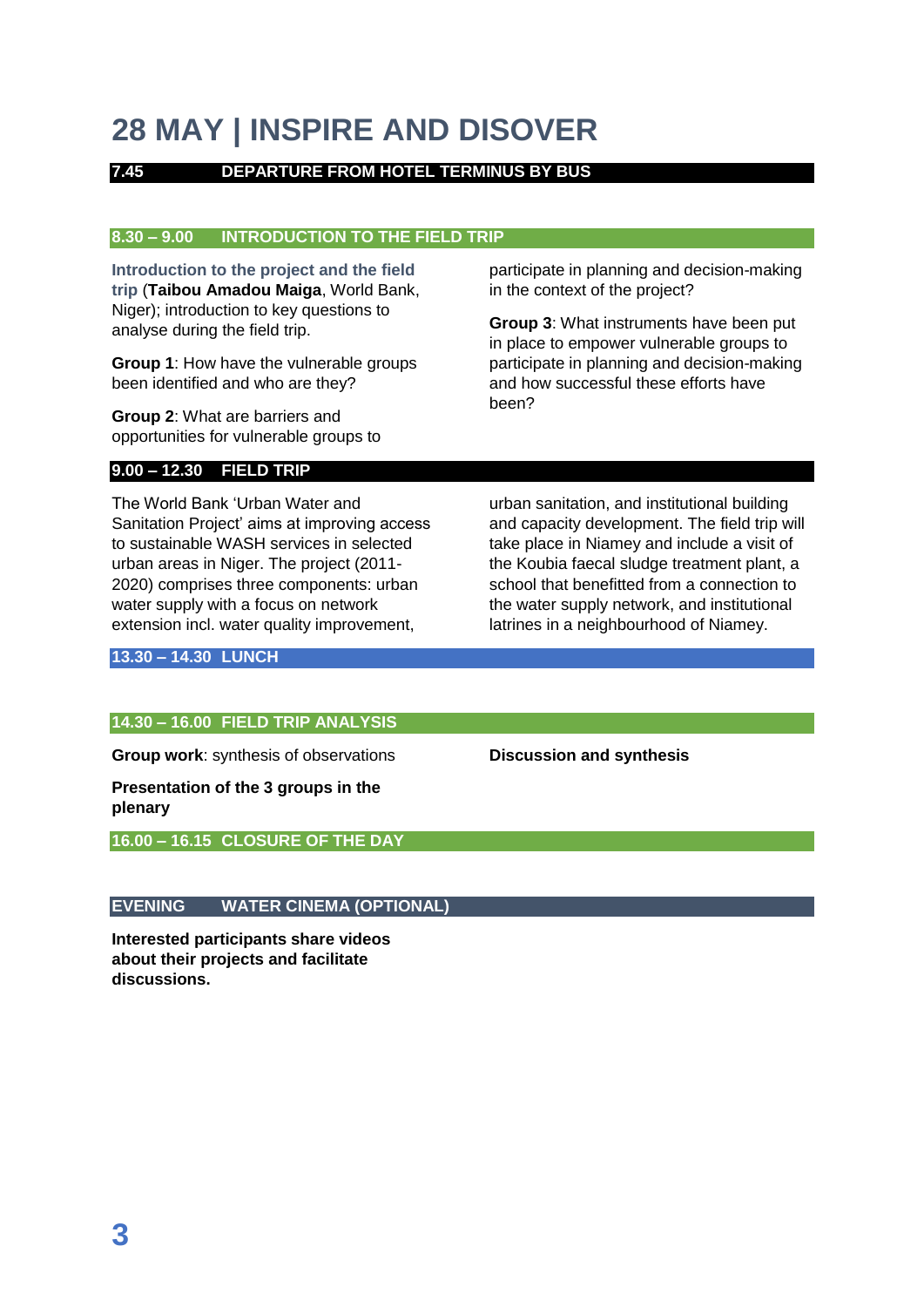# **29 MAY | CREATE AND COLLABORATE**

# **9.00 – 9.15 PROGRAMME OF THE DAY**

#### **9.15 – 10.30 EMPOWER & ENACT** - **CASE CLINICS**

**Case Clinics** guide a team or a group of peers through a process in which a case giver presents a case, and a group of peers help as consultants. Case Clinics allow participants to **generate new ways to look at a challenge** or question and develop new approaches for responding to the challenge

or question. The **Case clinics** will be related to reducing inequalities in your initiatives.

**Introduction to the methodology**

**Teasers** (brief presentation of the cases)

**Peer exchange on the cases**

#### **10.30 – 11.00 TEA BREAK**

# **11.00 – 11.30 SHAPING THE SDC SUB-RESEAU AFRICA - INTRODUCTION**

**Introduction to the session 'Shaping the SDC Sub-ResEAU Africa' (objectives and methodology)**

**Sharing of lessons learnt from other Sub-RésEAUs** (Hanna Capeder, Christian Eggs)

**Presentation of the 'Trend Observatory' incl. short video** (Hanna Capeder)

#### **11.30 – 12.30 POSTER SESSION**

Learn from each other's projects, approaches, and tools (visit of the poster exhibition and exchange with the poster

owners). Posters will be exhibited throughout the workshop.

**12.30 – 13.30 LUNCH**

# **13.30 – 15.30 OPEN SPACE – SHAPING THE SUB-RESEAU AFRICA (I)**

This session will enable you to propose and explore key topics that will be at the core of the Sub-ResEAU Africa.

**Two rounds of group discussions on prioritised topics: identifying potential synergies for each topic.**

**Proposition and priorisation of topics by the participants.** 

# **15.30 – 16.00 TEA BREAK**

# **16.00 – 17.30 OPEN SPACE – SHAPING THE SUB-RESEAU AFRICA (II)**

**Action Planning: Developing a rough action plan** to create synergies within the Sub-ResEAU building up on the group discussions (immediate concrete actions you can commit to).

Brief presentation of each group/topic (3 key actions per group).

**17.30 – 18.00 EVALUATION & WORKSHOP CLOSURE**

#### **18.00 RECEPTION AT CHRISTIAN EGGS' RESIDENCE**